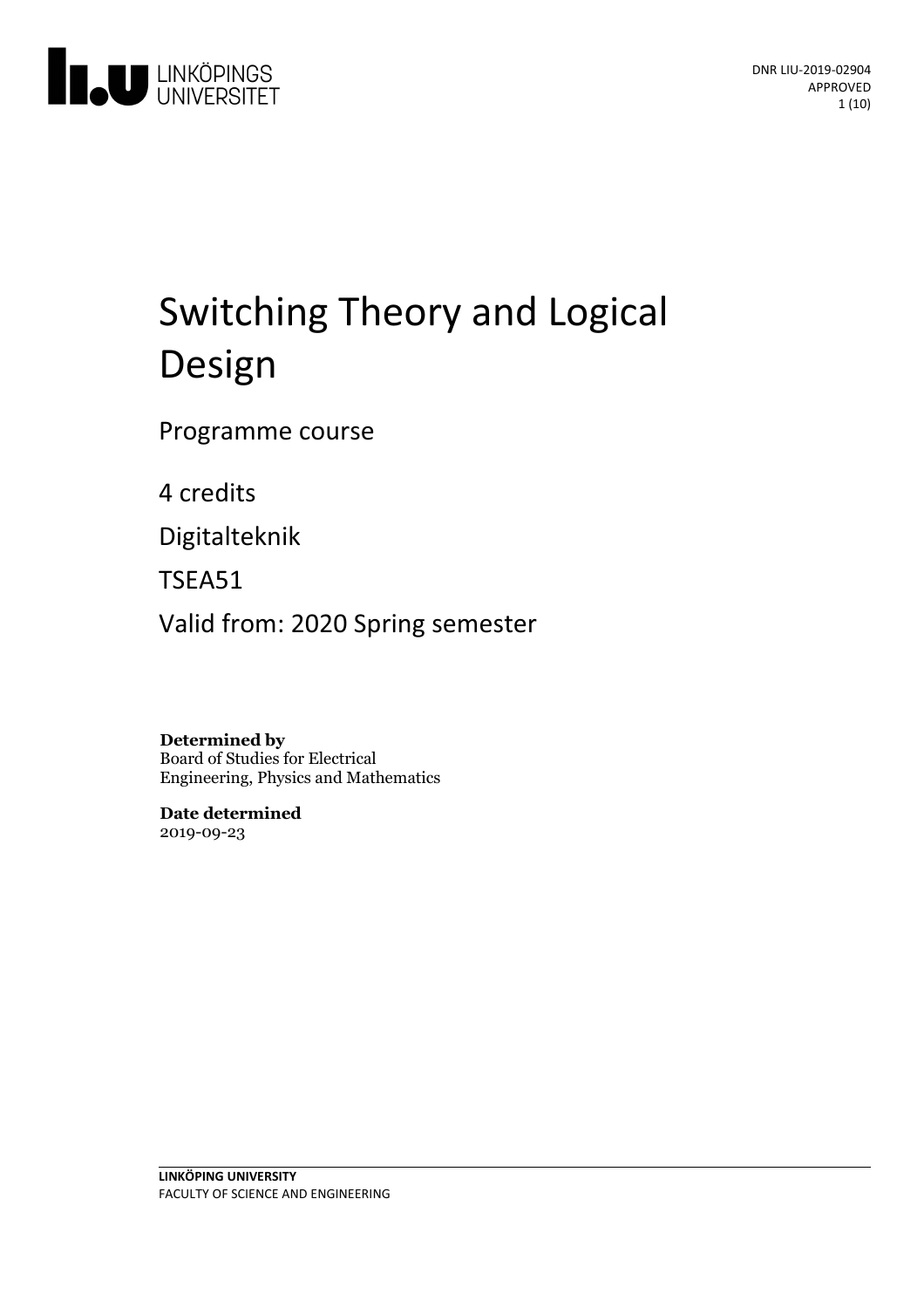# Main field of study

Computer Science and Engineering, Electrical Engineering

# Course level

First cycle

### Advancement level

 $G_1X$ 

# Course offered for

- Master of Science in Applied Physics and Electrical Engineering International
- Master of Science in Applied Physics and Electrical Engineering

### Entry requirements

Note: Admission requirements for non-programme students usually also include admission requirements for the programme and threshold requirements for progression within the programme, or corresponding.

# **Prerequisites**

Ability to handle simple functional expressions. Ability to solve simple problems in basic electronics, i.e. Ohm's law and Kirchhoff's laws.

# Intended learning outcomes

To give a theoretical and practical base for construction of digital system.After the course the student should be able to:

- transform a problem to a theoretical model
- use structured methods for analysis and synthesis
- transform a theoretical model to a physical realisation
- verify physical realisation against problem formulation

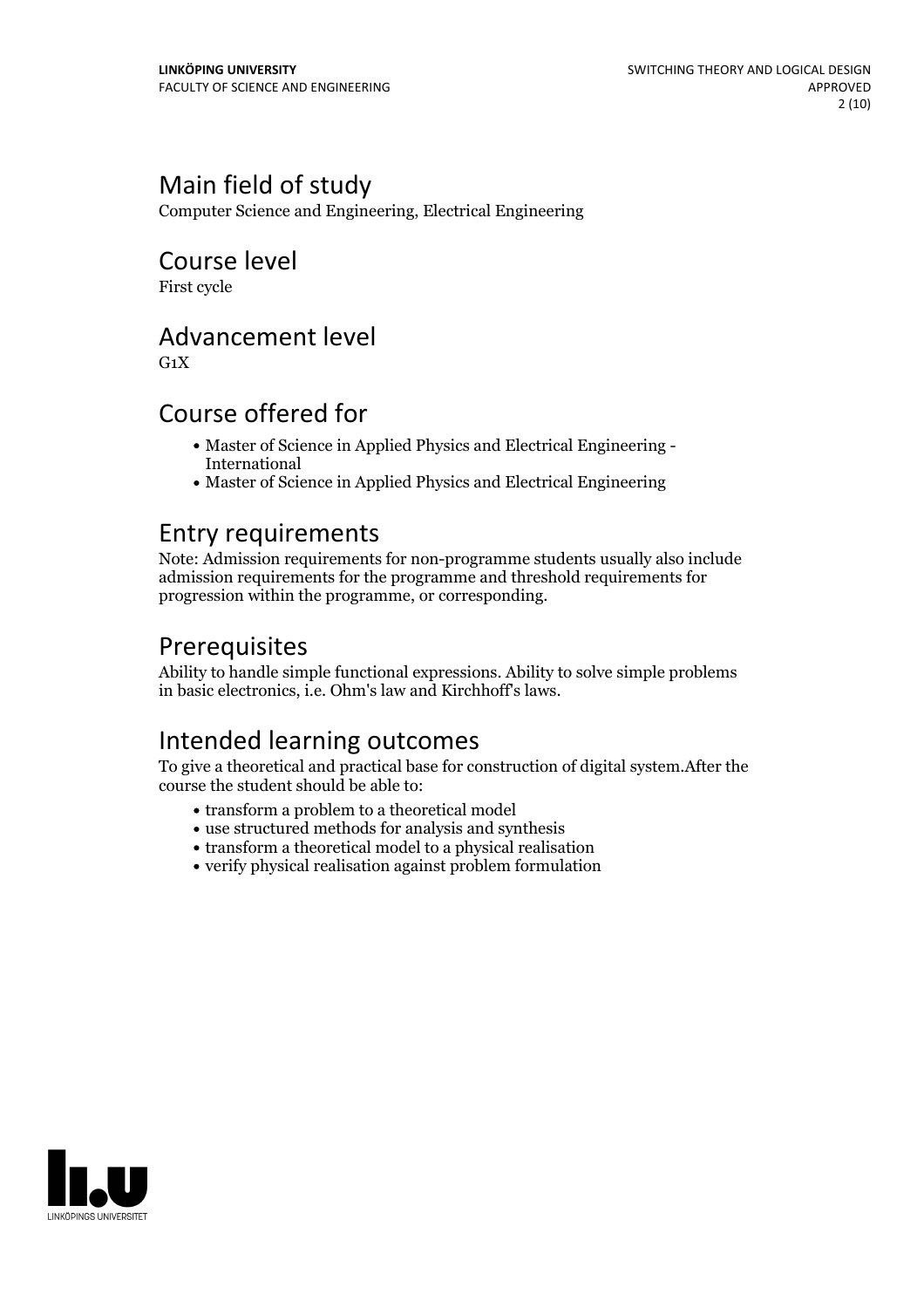### Course content

- 
- Number systems. Conversions.<br>• Boolean Algebra. Modulo-2 Algebra
- Simplification. Karnaugh Maps. Map-Entered Variables. NAND- and NOR-<br>Networks. Three-state. Bus System. Incompletely Specified Networks.<br>Multiple-Output Networks. Adders. Comparators. Decoders. Multiplexers.<br>• Programmab
- 
- 
- 
- Synthesis using Counters, Shiftregisters, Sequencers. Syntehsis using VHDL.
- 

# Teaching and working methods

Lectures, lessons and laborations.

# Examination

LAB1 Laboratory work 4 credits U, G The examination tests the student's ability to transform a problem formulation to a digital network. The laborations test the students ability to transform a theoretical model to working hardware and to verify the fysical network against Grades are given as 'Fail' or 'Pass'.

### Grades

Two grade scale, older version, U, G

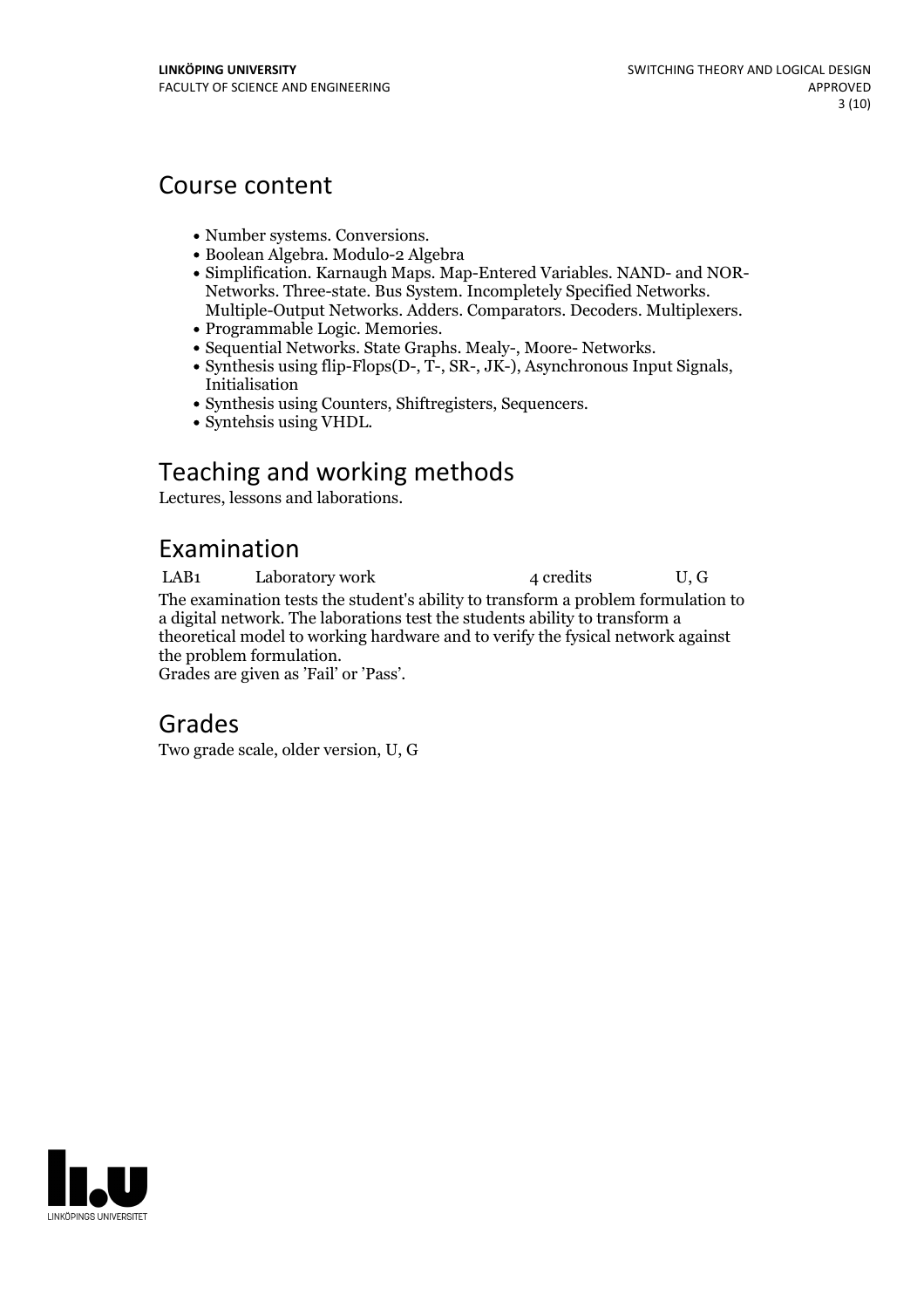# Other information

Supplementary courses: Computer Hardware and Architecture, introductory course, Computer Hardware and Architecture, Electronics project

#### **About teaching and examination language**

The teaching language is presented in the Overview tab for each course. The examination language relates to the teaching language as follows:

- If teaching language is Swedish, the course as a whole or in large parts, is taught in Swedish. Please note that although teaching language is Swedish, parts of the course could be given in English. Examination language is Swedish.<br>• If teaching language is Swedish/English, the course as a whole will be
- taught in English if students without prior knowledge of the Swedish language participate. Examination language is Swedish or English
- $\bullet$  If teaching language is English, the course as a whole is taught in English. Examination language is English.

#### **Other**

The course is conducted in a manner where both men's and women's

The planning and implementation of a course should correspond to the course syllabus. The course evaluation should therefore be conducted with the course syllabus as a starting point.

### Department

Institutionen för systemteknik

### Director of Studies or equivalent

Anders Nilsson

### Examiner

Mattias Krysander

### Course website and other links

<http://www.da.isy.liu.se/undergrad/>

### Education components

Preliminary scheduled hours: 48 h Recommended self-study hours: 59 h

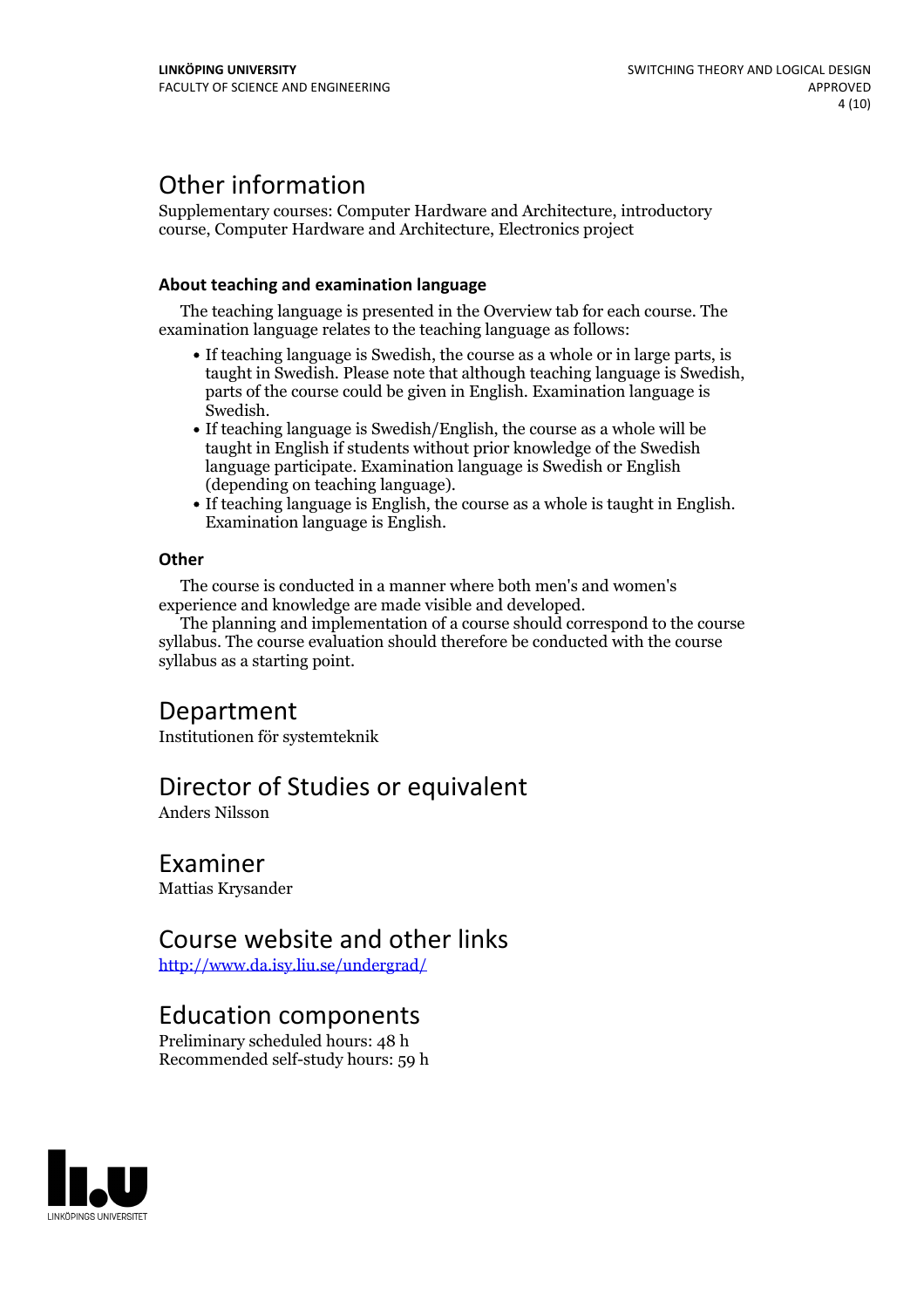# Course literature

#### **Books**

Lars-Hugo Hemert, (2001) *Digitala kretsar* 3 uppl Studentlitteratur AB, Lund ISBN: ISBN 978-91-44-01918-5

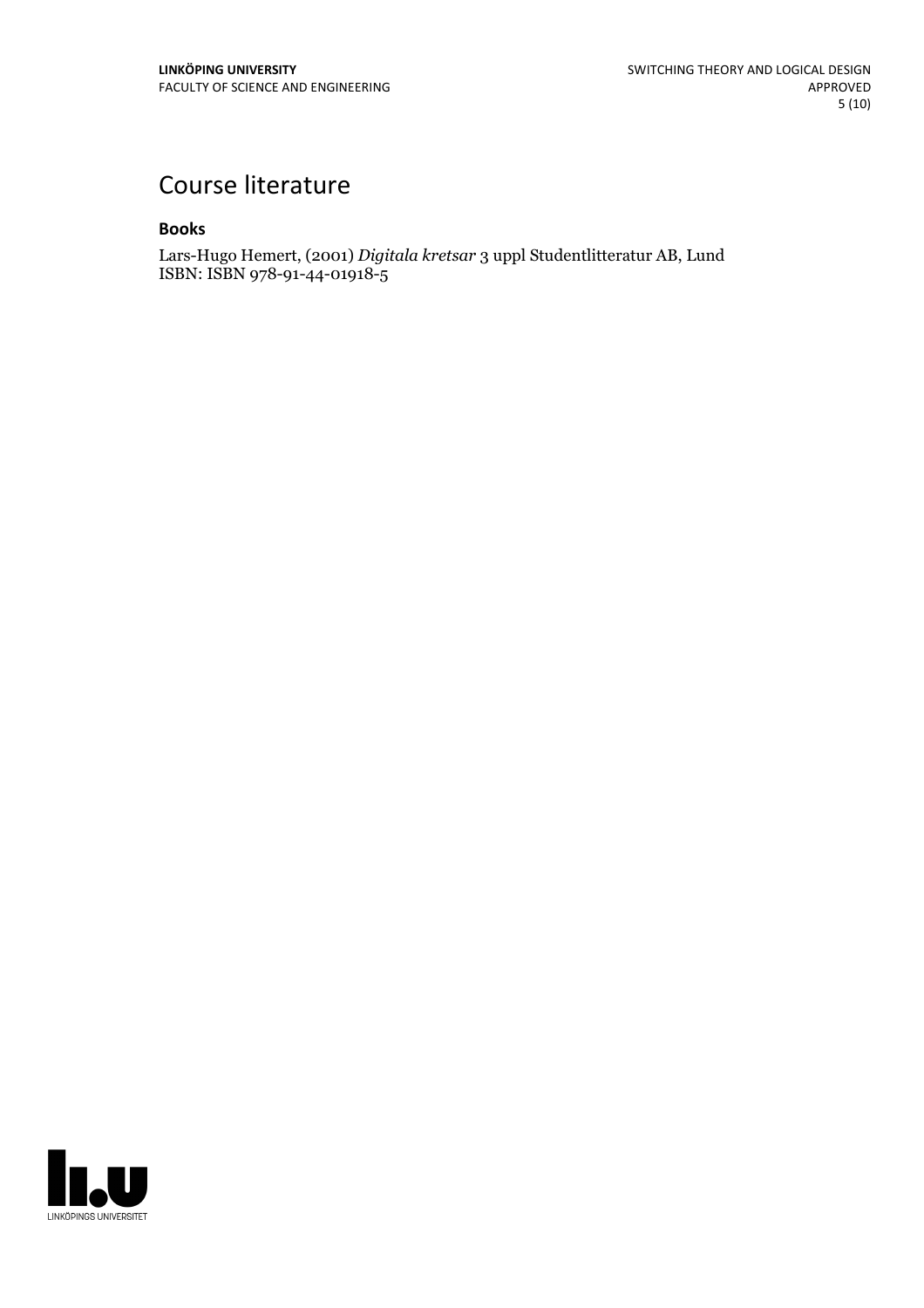# **Common rules**

### **Course syllabus**

A syllabus must be established for each course. The syllabus specifies the aim and contents of the course, and the prior knowledge that a student must have in order to be able to benefit from the course.

### **Timetabling**

Courses are timetabled after a decision has been made for this course concerning its assignment to a timetable module.

### **Interrupting a course**

The vice-chancellor's decision concerning regulations for registration, deregistration and reporting results (Dnr LiU-2015-01241) states that interruptions in study are to be recorded in Ladok. Thus, all students who do not participate in a course for which they have registered must record the interruption, such that the registration on the course can be removed. Deregistration from <sup>a</sup> course is carried outusing <sup>a</sup> web-based form: https://www.lith.liu.se/for-studenter/kurskomplettering?l=en.

### **Cancelled courses**

Courses with few participants (fewer than 10) may be cancelled or organised in a manner that differs from that stated in the course syllabus. The Dean is to deliberate and decide whether a course is to be cancelled or changed from the course syllabus.

### **Guidelines relatingto examinations and examiners**

For details, see Guidelines for education and examination for first-cycle and second-cycle education at Linköping University, http://styrdokument.liu.se/Regelsamling/VisaBeslut/917592.

An examiner must be employed as a teacher at LiU according to the LiU Regulations for Appointments

(https://styrdokument.liu.se/Regelsamling/VisaBeslut/622784). For courses in second-cycle, the following teachers can be appointed as examiner: Professor (including Adjunct and Visiting Professor), Associate Professor (including Adjunct), Senior Lecturer (including Adjunct and Visiting Senior Lecturer), Research Fellow, or Postdoc. For courses in first-cycle, Assistant Lecturer (including Adjunct and Visiting Assistant Lecturer) can also be appointed as examiner in addition to those listed for second-cycle courses. In exceptional cases, a Part-time Lecturer can also be appointed as an examiner at both first- and second cycle, see Delegation of authority for the Board of Faculty of Science and Engineering.

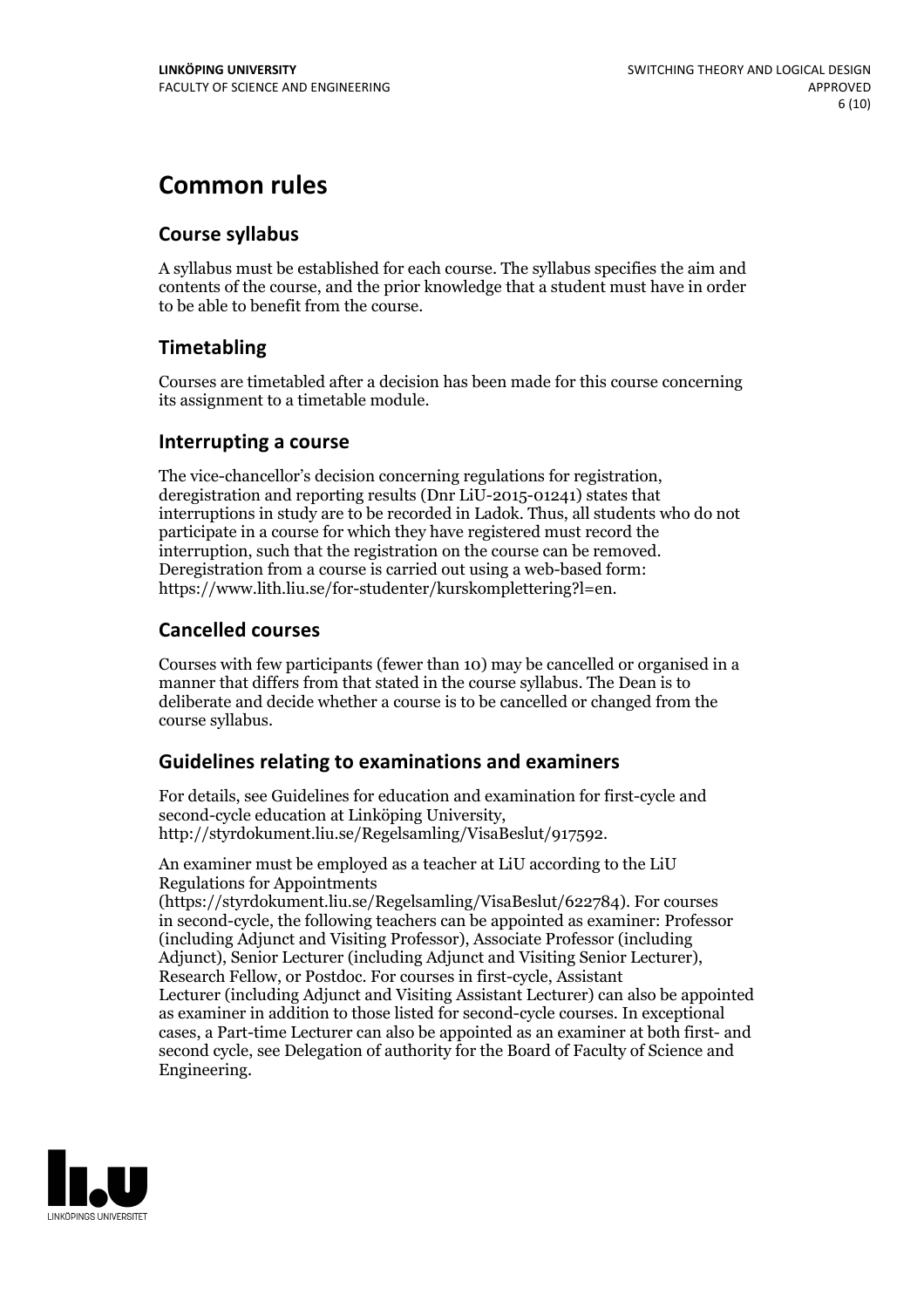### **Forms of examination**

#### **Examination**

Written and oral examinations are held at least three times a year: once immediately after the end of the course, once in August, and once (usually) in one of the re-examination periods. Examinations held at other times are to follow a decision of the board of studies.

Principles for examination scheduling for courses that follow the study periods:

- courses given in VT1 are examined for the first time in March, with re-examination in June and August
- courses given in VT2 are examined for the first time in May, with re-examination in August and October
- courses given in HT1 are examined for the first time in October, with re-examination in January and August
- courses given in HT2 are examined for the first time in January, with re-examination in March and in August.

The examination schedule is based on the structure of timetable modules, but there may be deviations from this, mainly in the case of courses that are studied and examined for several programmes and in lower grades (i.e. 1 and 2).

Examinations for courses that the board of studies has decided are to be held in alternate years are held three times during the school year in which the course is given according to the principles stated above.

Examinations for courses that are cancelled orrescheduled such that they are not given in one or several years are held three times during the year that immediately follows the course, with examination scheduling that corresponds to the scheduling that was in force before the course was cancelled or rescheduled.

When a course is given for the last time, the regular examination and two re-<br>examinations will be offered. Thereafter, examinations are phased out by offering three examinations during the following academic year at the same times as the examinations in any substitute course. If there is no substitute course, three examinations will be offered during re-examination periods during the following academic year. Other examination times are decided by the board of studies. In all cases above, the examination is also offered one more time during the academic year after the following, unless the board of studies decides otherwise.

If a course is given during several periods of the year (for programmes, or on different occasions for different programmes) the board or boards of studies determine together the scheduling and frequency of re-examination occasions.

#### **Registration for examination**

In order to take an examination, a student must register in advance at the Student Portal during the registration period, which opens 30 days before the date of the examination and closes 10 days before it. Candidates are informed of the location of the examination by email, four days in advance. Students who have not

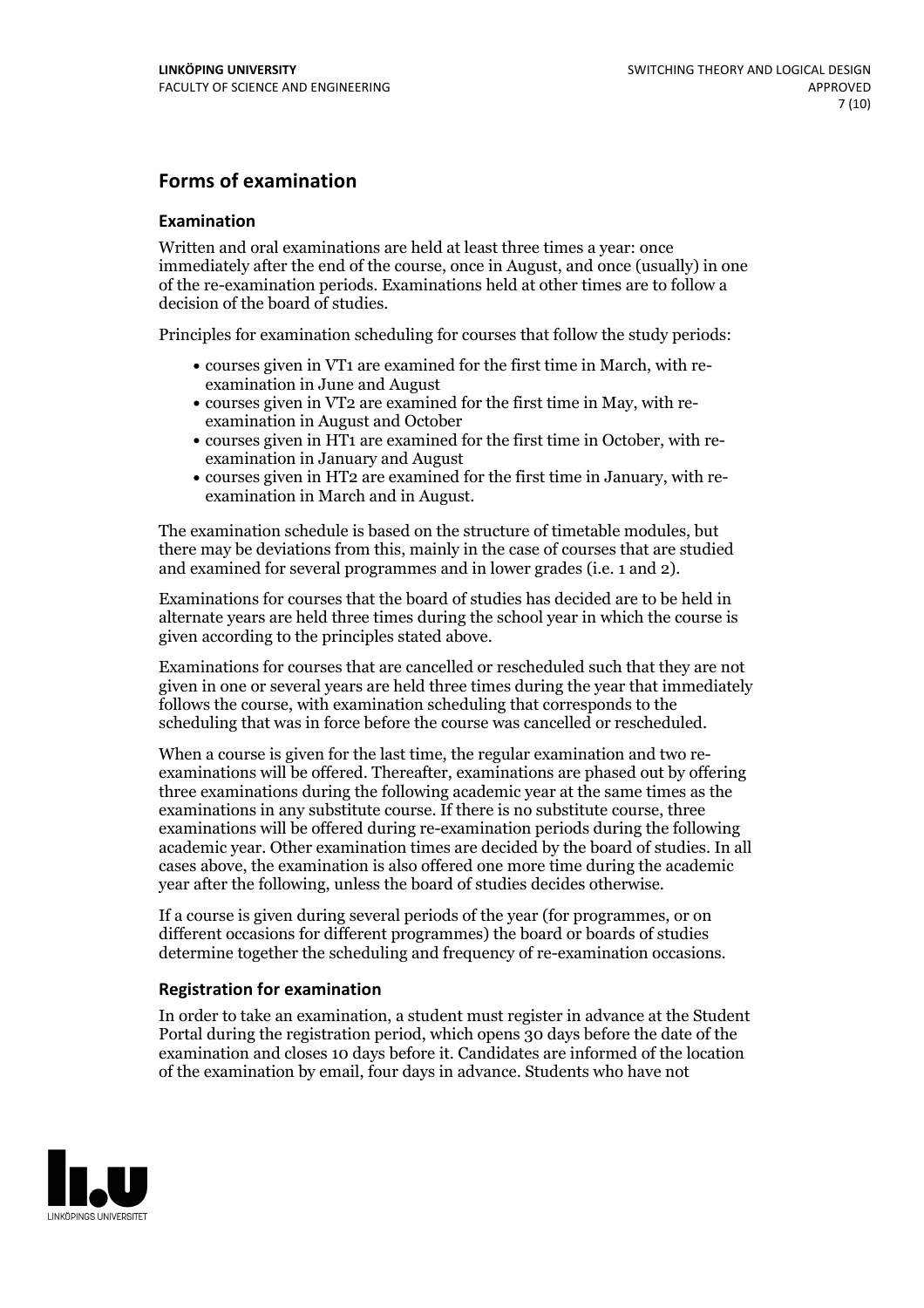registered for an examination run the risk of being refused admittance to the examination, if space is not available.

Symbols used in the examination registration system:

\*\* denotes that the examination is being given for the penultimate time.

\* denotes that the examination is being given for the last time.

#### **Code of conduct for students during examinations**

Details are given in a decision in the university's rule book: http://styrdokument.liu.se/Regelsamling/VisaBeslut/622682.

#### **Retakes for higher grade**

Students at the Institute of Technology at LiU have the right to retake written examinations and computer-based examinations in an attempt to achieve a higher grade. This is valid for all examination components with code "TEN" and "DAT". The same right may not be exercised for other examination components, unless otherwise specified in the course syllabus.

A retake is not possible on courses that are included in an issued degree diploma.

#### **Retakes of other forms of examination**

Regulations concerning retakes of other forms of examination than written examinations and computer-based examinations are given in the LiU guidelines

http://styrdokument.liu.se/Regelsamling/VisaBeslut/917592.

#### **Plagiarism**

For examinations that involve the writing of reports, in cases in which it can be assumed that the student has had access to other sources (such as during project work, writing essays, etc.), the material submitted must be prepared in accordance with principles for acceptable practice when referring to sources (references or quotations for which the source is specified) when the text, images, ideas, data,  $\vec{e}$  etc. of other people are used. It is also to be made clear whether the author has reused his or her own text, images, ideas, data, etc. from previous examinations, such as degree projects, project reports, etc. (this is sometimes known as "self- plagiarism").

A failure to specify such sources may be regarded as attempted deception during examination.

#### **Attempts to cheat**

In the event of <sup>a</sup> suspected attempt by <sup>a</sup> student to cheat during an examination, or when study performance is to be assessed as specified in Chapter <sup>10</sup> of the Higher Education Ordinance, the examiner is to report this to the disciplinary board of the university. Possible consequences for the student are suspension from study and a formal warning. More information is available at https://www.student.liu.se/studenttjanster/lagar-regler-rattigheter?l=en.

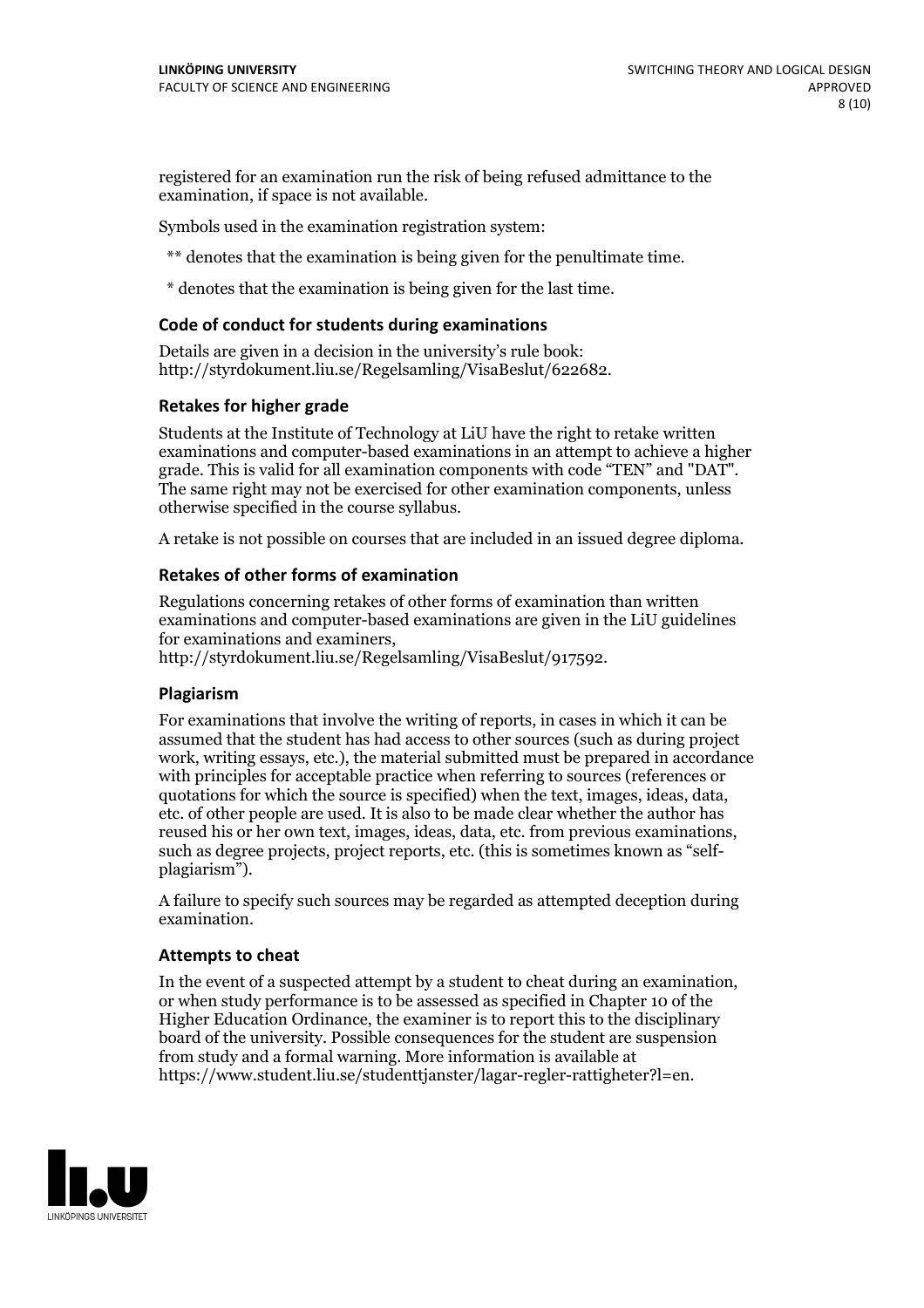#### **Grades**

The grades that are preferably to be used are Fail (U), Pass (3), Pass not without distinction  $(4)$  and Pass with distinction  $(5)$ .

- 1. Grades U, 3, 4, 5 are to be awarded for courses that have written
- examinations. 2. Grades Fail (U) and Pass (G) may be awarded for courses with <sup>a</sup> large degree of practical components such as laboratory work, project work and group work. 3. Grades Fail (U) and Pass (G) are to be used for degree projects and other
- independent work.

#### **Examination components**

- 
- 1. Grades U, 3, 4, <sup>5</sup> are to be awarded for written examinations (TEN). 2. Examination components for which the grades Fail (U) and Pass (G) may be awarded are laboratory work (LAB), project work (PRA), preparatory written examination (KTR), oral examination (MUN), computer-based
- examination (DAT), home assignment (HEM), and assignment (UPG). 3. Students receive grades either Fail (U) or Pass (G) for other examination components in which the examination criteria are satisfied principally through active attendance such as other examination (ANN), tutorial group (BAS) or examination item (MOM). 4. Grades Fail (U) and Pass (G) are to be used for the examination
- components Opposition (OPPO) and Attendance at thesis presentation (AUSK) (i.e. part of the degree project).

For mandatory components, the following applies: If special circumstances prevail, and if it is possible with consideration of the nature of the compulsory component, the examiner may decide to replace the compulsory component with another equivalent component. (In accordance with the LiU Guidelines for education and examination for first-cycle and second-cycle education at Linköping University, http://styrdokument.liu.se/Regelsamling/VisaBeslut/917592).

For written examinations, the following applies: If the LiU coordinator for students with disabilities has granted a student the right to an adapted examination for a written examination in an examination hall, the student has the right to it. If the coordinator has instead recommended for the student an adapted examination or alternative form of examination, the examiner may grant this if the examiner assesses that it is possible, based on consideration of the course objectives. (In accordance with the LiU Guidelines for education and examination for first-cycle and second-cycle education at Linköping University, http://styrdokument.liu.se/Regelsamling/VisaBeslut/917592).

The examination results for a student are reported at the relevant department.

### **Regulations (applyto LiU in its entirety)**

The university is a government agency whose operations are regulated by